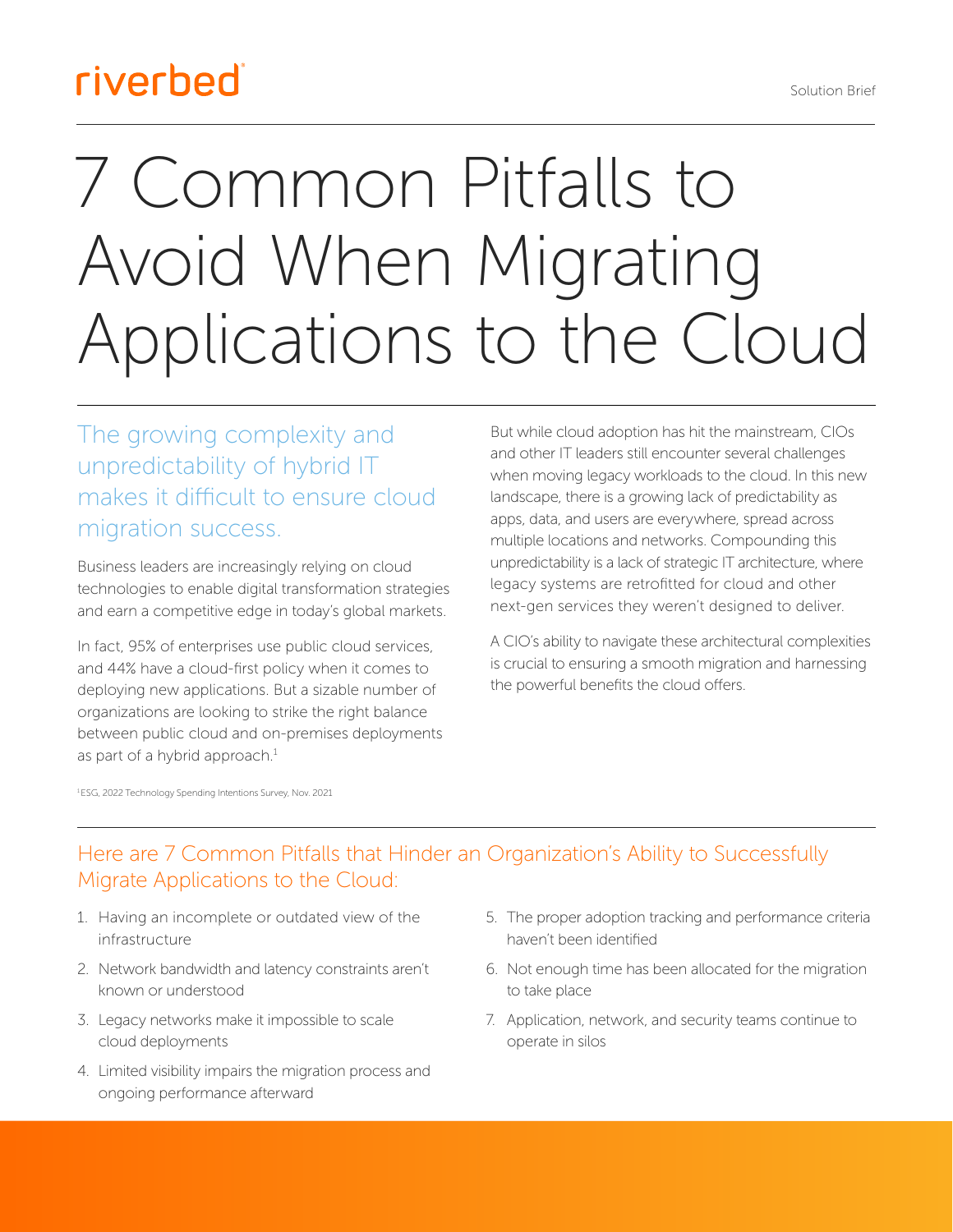#### Pitfall 1: Having an Incomplete or Outdated View of the Infrastructure

#### The situation

Lifting and shifting on-premises applications and getting them properly designed, mapped, and then migrated to the cloud is a complex scenario. The to-be-migrated applications may consist of hundreds of dependencies, make calls to multiple databases, and integrate with components from several different third parties.

IT needs to have a firm understanding of these components, and understand what services communicate with one another. Otherwise, the application delivery chain will break and some associated services may experience unexpected downtime or performance degradation.

Unfortunately, many IT organizations lack a current view of their application architectures. This is often the result of a sprawling, dynamic infrastructure where applications and services are continually added or modified, servers that are decommissioned or consolidated, and other changes and moves that aren't always clearly documented.

Relying on a clipboard audit and interviewing application stakeholders isn't enough. To mitigate risk and prevent unwanted outages, IT leaders must understand these

critical, hidden dependencies and validate how application components actually talk before they start the migration process.

#### Recommended actions

Take principles and lessons learned from data center migrations and other consolidation efforts, and apply them to cloud projects. Introducing application dependency mapping software can significantly streamline the discovery and planning phase while providing IT leaders with a complete and accurate view of the entire application landscape.

Riverbed network performance management (NPM) solutions provide a centralized reporting and analysis console that combine network flow data with packetbased performance metrics. This includes a discovery wizard that creates application dashboards to automate the process of mapping transactions to their underlying infrastructure so that application definitions and interdependencies are accurate. Leveraging these tools, cloud migration planners can also create service maps, further accelerating the planning process.

#### Pitfall 2: Network Bandwidth and Latency Constraints Aren't Known or Understood

#### The situation

Moving applications and data to the cloud imposes new demands on the corporate network and impacts two performance constraints: bandwidth and latency. Not understanding the true ramifications on these two constraints can easily offset the expected business value of moving to the cloud in the first place.

During and after the migration, bandwidth utilization increases and traffic patterns begin to vary significantly. Quite often, network links become saturated, which can degrade the end-user experience of both existing applications and the newly deployed cloud application.

Moreover, in traditional network architectures, clouddestined traffic is often backhauled to a central gateway located in the corporate data center for security reasons. As a result, cloud applications end up traveling a longer distance to reach users when compared to their onpremises equivalents. Therefore, the time it takes to complete a business transaction may increase, sometimes dramatically, due to the added latency.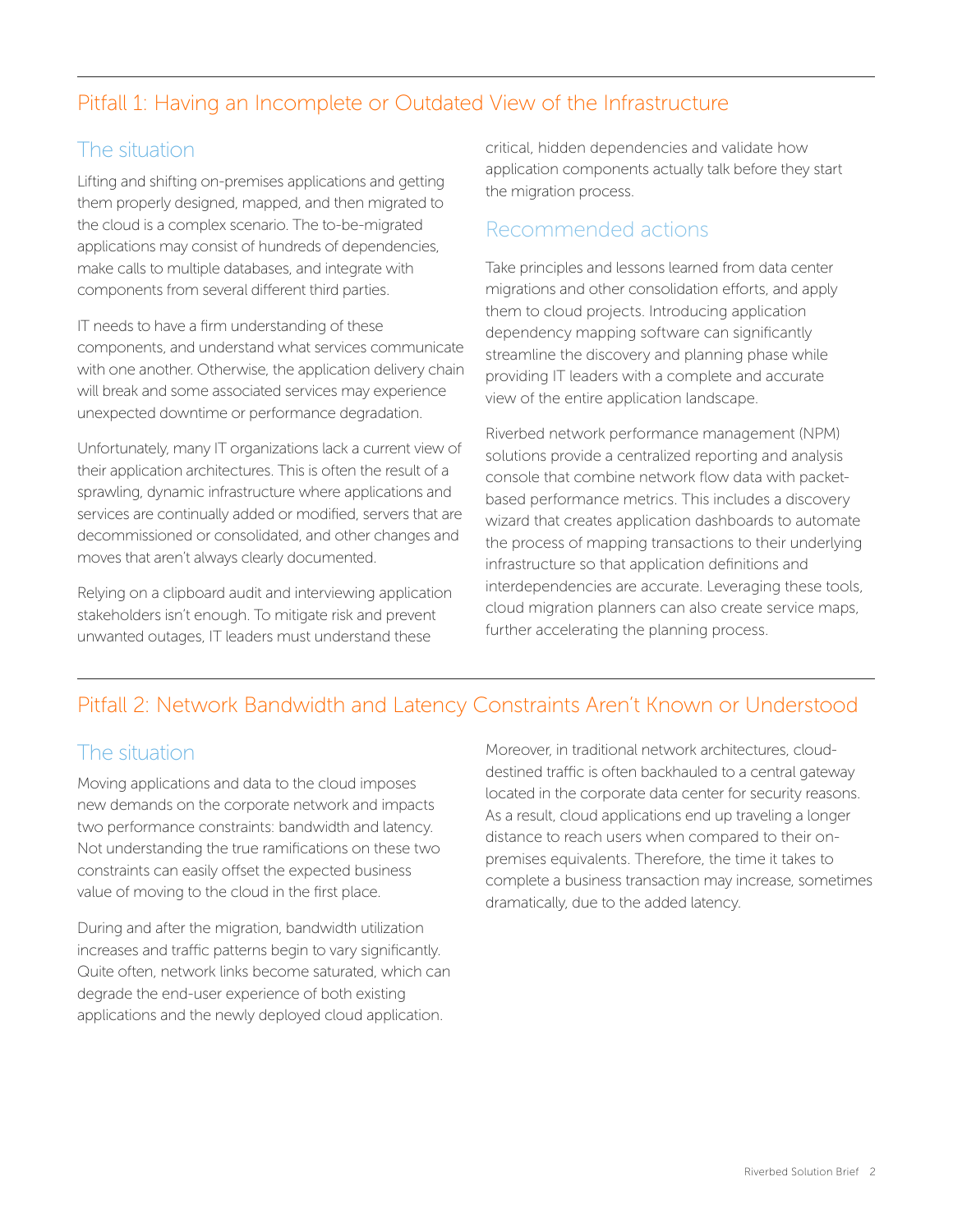#### Recommended actions

Visualize and quantify these end-to-end network constraints on a pre-migration basis. Using Riverbed's predictive analysis and network modeling tools can help evaluate current performance and determine areas for improvement by pinpointing where excessive time and bandwidth are spent within the infrastructure as key business transactions are tested. By running "what-if" scenarios, you can predict the impact of change on application response times before you migrate to the cloud, and then assess the effects of adjustments made to network and application parameters.

Once those baselines are completed, explore alternatives to buying more bandwidth when addressing overtaxed links. For instance, Riverbed's industry-leading WAN optimization solutions can streamline the movement of large chunks of data, reducing bandwidth utilization by up to 97% while increasing business transaction throughput. Moreover, for leading SaaS applications, such as Microsoft 365 or Salesforce.com, or custom applications running in Amazon Web Services or Microsoft Azure, Riverbed can provide up to 33x faster performance.

#### Pitfall 3: Legacy Networks Make It Impossible to Scale Cloud Deployments

#### The situation

To offset the bandwidth constraints cloud applications often impose on traditional enterprise networks, most organizations are complementing MPLS links with more cost-effective options like broadband Internet. The resulting hybrid network should allow customers to send a portion of their traffic over the public Internet, thus reserving limited MPLS capacity for missioncritical applications.

However, the problem with these hybrid networks is that they are complex to manage using legacy, router-based approaches to networking. Current networks are built on thousands of routers and time-consuming CLI configurations. This means it takes weeks or months to implement enterprise-wide network changes, making it difficult to keep pace with business demands as new apps or services are migrated to the cloud.

What's more, controlling which apps should take which network path—across all locations, users, and business rules—is nearly impossible using legacy approaches to routing. And, as previously mentioned, many companies backhaul Internet traffic, which impacts end-user experience. However, the alternative—going direct to Internet—usually involves installing and managing additional on-premises security devices at every business location, which is an expensive and burdensome proposition.

The bottom-line is that nearly 60% of businesses experience frequent cloud-related network issues due to legacy infrastructure  $3$ , which impedes their ability to migrate to cloud-first architectures and operations.

#### Recommended actions

Transforming legacy enterprise networks to a softwaredefined WAN (SD-WAN) is critical for enabling cloud-first strategies. In fact, 91% of organizations agree that their cloud strategies will only reach full potential with a next-generation architecture 4 , attracted by the prospect of improved operational agility, simplified network management, and reduced costs, among other benefits.

Riverbed SD-WAN provides an intelligent and intuitive approach to designing, deploying, and managing distributed networks. Combining the simplicity of a cloud-based management console with secure, single-click connectivity to cloud providers like Azure and Amazon Web Services empowers IT teams to seamlessly scale cloud deployments.

3 Riverbed Future of Networking Survey 2017 4 Ibid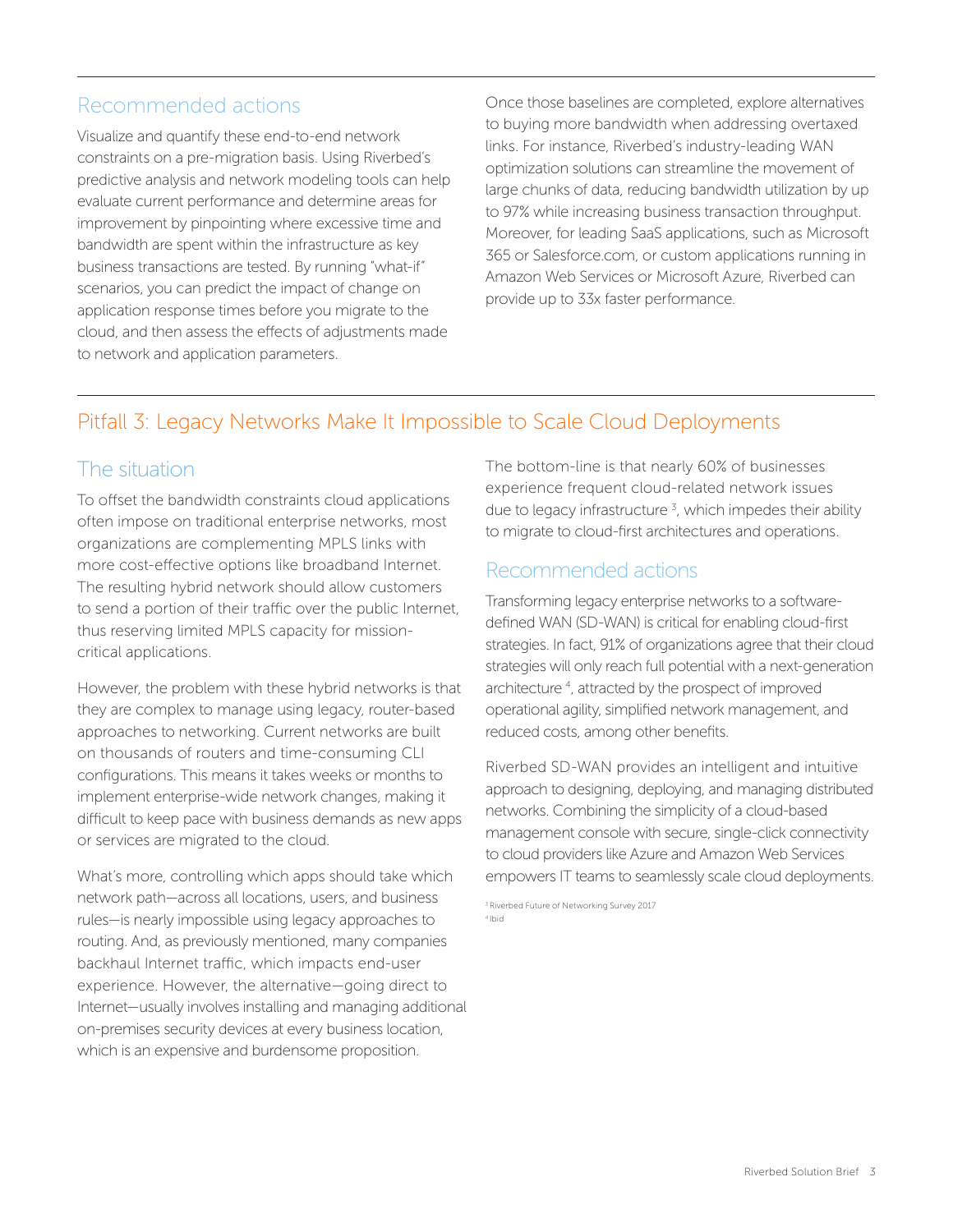Moreover, Riverbed SD-WAN allows users to securely go direct-to-net with native firewall capabilities and integrations with best-of-breed cloud security solutions. When combined with business-intent policy orchestration and automation, this provides CIOs the ability to control network consumption by dynamically steering applications over the best path based on performance service-level agreements (SLAs), security requirements, and link health or availability. This not only reduces network costs, but also results in higher performance for cloud applications by leveraging multiple network paths and faster broadband connections.

#### Pitfall 4: No Visibility into Application Performance Throughout Migration and Beyond

#### The situation

When performance problems do occur, IT leaders need the ability to quickly pinpoint and resolve the issue. However, the cloud introduces an order-of-magnitude increase in complexity when trying to mitigate the impact of performance problems.

Why? Because now that the application has been migrated or is in the process of being moved to a cloud provider's environment, IT is relinquishing some administrative control. The enterprise no longer owns or has direct access to the infrastructure upon which its application is now hosted.

And while cloud providers offer performance SLAs, those stop at the edge of the cloud. Yet, IT is still responsible for the ongoing performance and security of cloud apps or services.

#### Recommended actions

Bringing back some level of visibility and control is critical to maintaining performance and a consistent user experience in the cloud—throughout the migration process and beyond.

Having the proper application and network monitoring tools in place allows IT organizations to decrease mean time to resolution (MTTR), reducing support tickets and cutting technical costs related to migrating and supporting the cloud application. And when performance issues stem from the cloud provider's services, it allows IT to quickly escalate and hold the providers accountable for agreedupon SLAs.

Riverbed | Aternity's application performance management (APM) tools provide this full-stack visibility, on and off the cloud, empowering you to take back control of application performance. Easy to install and use, Riverbed APM can query and analyze billions of transactions to discover bugs, draw business insights, and help deliver a superior experience in the cloud.

Moreover, you can extend performance monitoring into applications running in SaaS environments by integrating with Riverbed WAN optimization appliances, which collect performance telemetry across the entire network. This provides the only solution that measures end-user experience for both optimized and non-optimized enterprise web and SaaS applications for faster, more effective monitoring and troubleshooting.

#### Pitfall 5: The Proper Adoption Tracking and Performance Metrics Haven't Been Identified

#### The situation

When IT leaders make a significant investment in migrating an application to the cloud, they should be able to tie end-user adoption and performance back to business outcomes. How many users are leveraging the cloud-based application? What does their usage profile look like? Or are they still using the legacy or on-premises version of the application?

Defining key user adoption and performance metrics helps IT measure the success of the migration and the new application. And for organizations that are in the first stages of their cloud adoption strategy, such data points are critical for validating or adjusting strategies and justifying future cloud spend.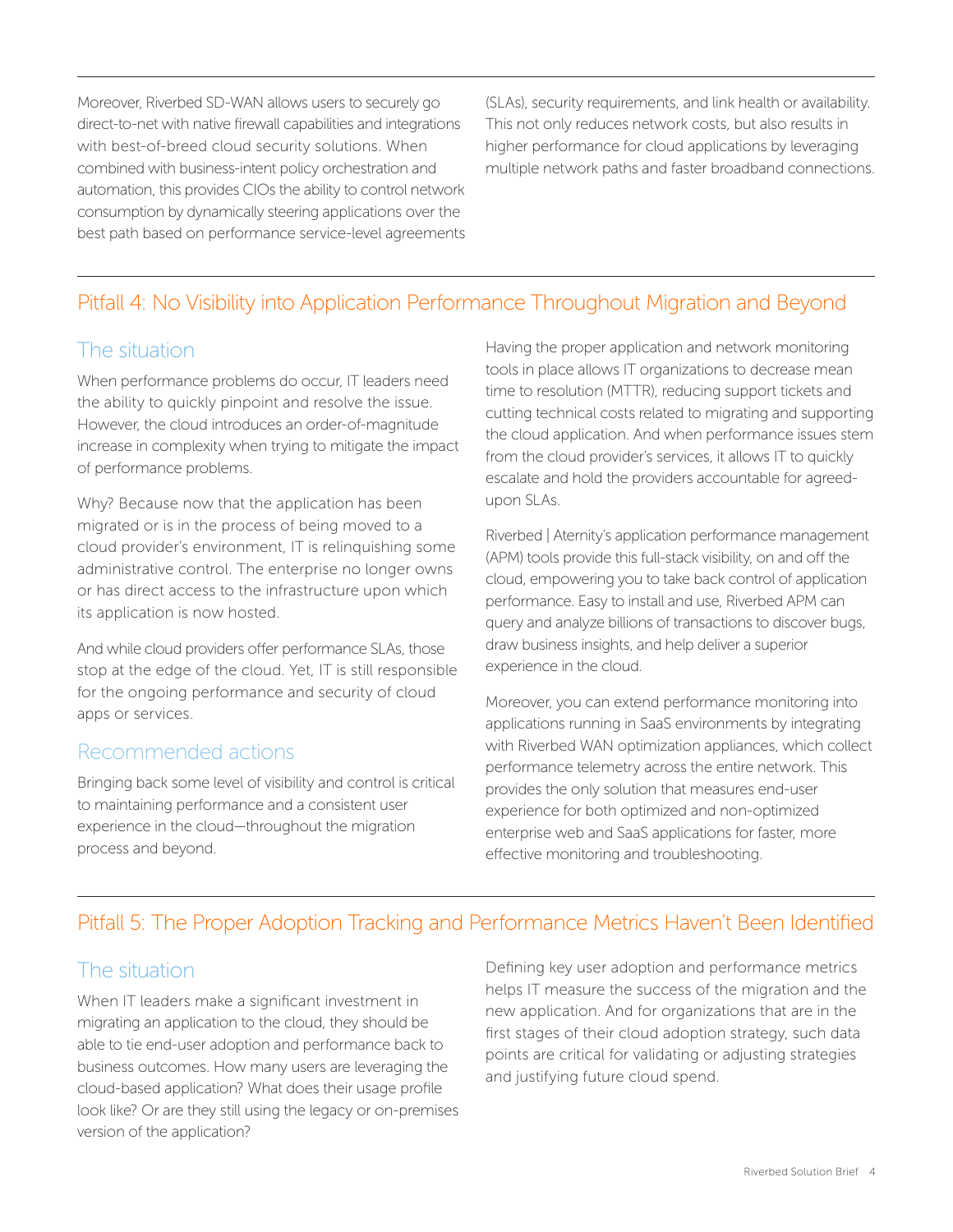The problem, however, is that many organizations fail to establish clear metrics and usage policies before the rollout begins. As a result, they only define these metrics on a reactive basis, when it's time to report back to key stakeholders. And even when those metrics are defined, the proper instrumentation to collect actionable intelligence is often still missing, as point monitoring solutions only tell part of the story. This includes an inability to capture the perspective that matters—the end user's.

#### Recommended actions

Meet with project stakeholders—from both the business and IT—and clearly define usage requirements, expectations, and success criteria as part of the migrationplanning phase. Next, evaluate what tools are available for collecting the adoption- and performance-based metrics, and determine what gaps in monitoring and reporting exist.

With that assessment in place, finish instrumenting the infrastructure with a fully integrated performance management solution that provides actionable insights across the entire infrastructure—including end-user devices.

Riverbed integrates APM and NPM solutions with real end-user experience monitoring, creating a centralized, dynamic view of cloud performance and the underlying digital experience. This holistic view gives operational teams a single source of truth when troubleshooting issues, reporting on historical usage, and targeting areas for ongoing service improvements.

More importantly, this gives IT and business leaders clear insights into the end-user experience by monitoring apps from the point of consumption—the users' devices, including any physical, virtual, or mobile form factor. In other words, end-user experience monitoring can validate the impact of cloud migration from both a productivity and revenue perspective, while keeping cloud vendors more accountable for established SLAs that support key business activities.

#### Pitfall 6: Not Enough Time Has Been Allocated for the Migration to Take Place

#### The situation

Migrating a critical workload to the cloud won't take place overnight. In fact, when organizations start moving data, they often find that it moves slower than expected. That data migration, in essence, becomes the bottleneck to the entire project.

A perfect example is migrating from legacy email systems to a more collaborative platform like Microsoft 365. Here, migrating the mailboxes alone can consume significant network resources. In one customer's case, Riverbed found that an initial inbox synchronization for just 10 pilot users ate up 10% of the Internet link. So imagine what happened when 1,000+ users migrated a few days later.

Also, keep in mind that as users are exposed to featurerich capabilities—such as Skype for Business for voice, video, and screen sharing—more bandwidth will be

consumed, as all applications compete for a finite amount of WAN resources. This means that constraints are intensified, timelines are thrown off, costs increase, and IT struggles to deliver the intended business value on schedule.

#### Recommendations actions

As previously mentioned, understanding bandwidth and delay constraints before the migration starts will provide critical insights for successfully estimating timelines, allocating resources, projecting costs, and forecasting risks. So build more than adequate time into project timelines. Also, consider conducting pre-migration studies with the expertise of Riverbed Professional Services to analyze delay and bandwidth constraints when migrating the data and workloads themselves.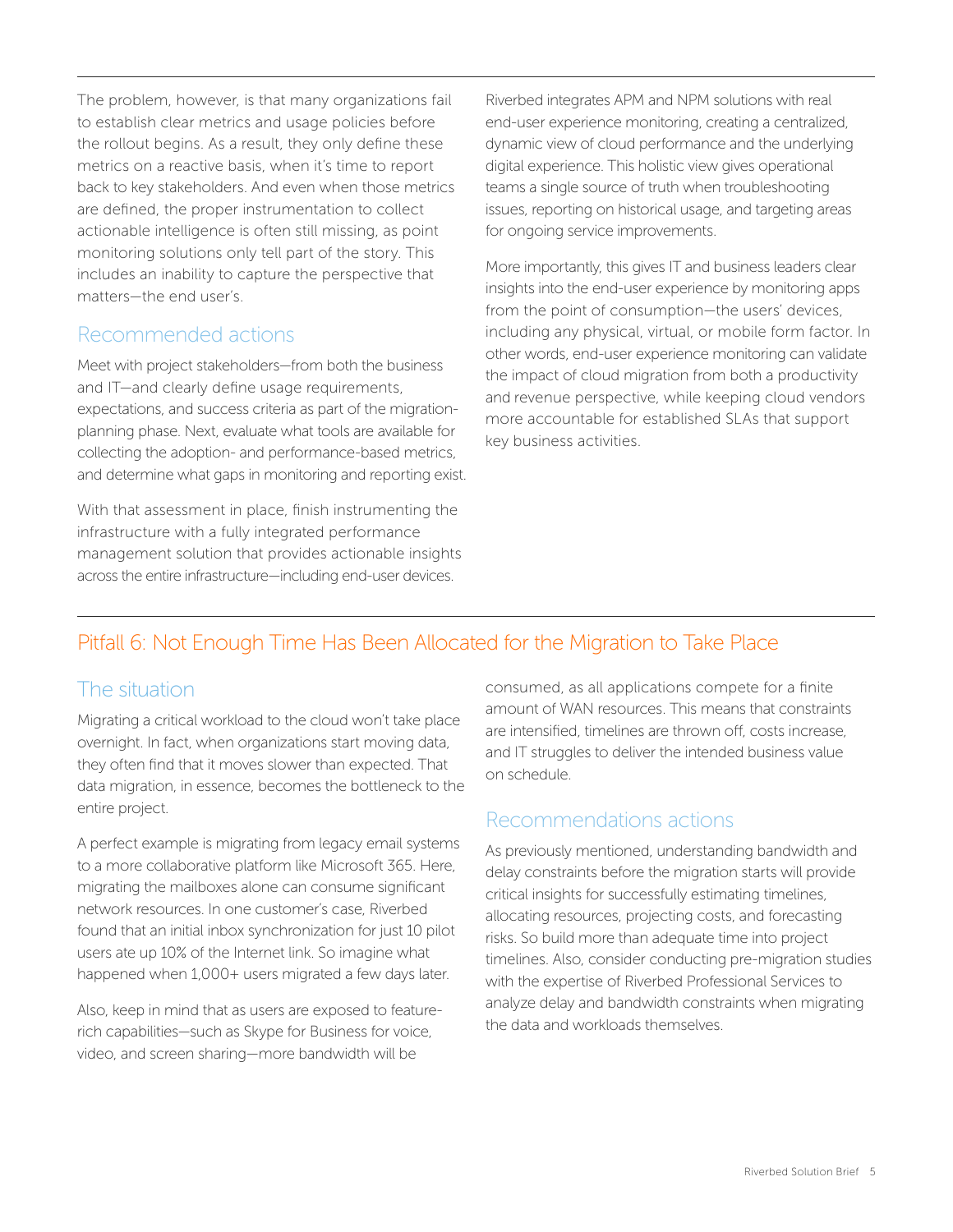Next, prioritize your limited WAN resources accordingly upgrading circuits and hoping things go well isn't a strategy. Bring some reliability and predictability to the project by factoring in a WAN optimization component to help migrate data faster, and reduce the load on the WAN path by around 75% or more. And tune QoS strategies so that batch migrations can take place during the workday without affecting critical business traffic or congesting the network.

That way, cutovers aren't confined to nights or other non-peak times, thereby expediting the migration. Lastly, identifying, marking, and shaping appropriate cloud applications is key for ensuring a great user experience, gaining adoption, and reducing help desk calls as users are cut over.

#### Pitfall 7: Application, Network, and Security Teams Continue to Operate in Silos

#### The situation

Moving a workload to the cloud must be considered a real IT transformation and requires disparate IT teams to work as a cohesive unit for sustained success. But all too often, application, network, and security teams only focus on their individual domains:

- The application team leaders are concerned with maintaining productivity and a consistent, superior user experience.
- The network side is responsible for managing one of the key constraints in the end-to-end enterprise architecture; that application must not break everything else in the mix.
- The security team ensures application and network usage policies coincide within the established framework that was put in place to protect sensitive company information.

However, the cloud is driving many considerations for revamping the enterprise architecture and, as a result, responsibilities become blended efforts. For example, what team is charged with troubleshooting issues? In some cases, it's the network team, even if the impacted service is a SaaS application.

As a result, the war room scenario becomes more complex. And instead of finger pointing within a single "country," stakeholders from multiple countries must have seats at the table, which introduces more politics and policy.

The implication here is that completing a cloud migration project, and then maintaining a superior end-user experience moving forward, is a shared effort. When it comes to forming and executing a successful enterprisewide cloud adoption strategy, unity across IT becomes even more imperative.

#### Recommended actions

Tearing down these silos and developing a cross-functional taskforce helps organizations become more prepared and ensures a smoother rollout. Take what's been successful in DevOps with regard to collaboration, speed of improvement, and a culture of efficient responsibility and apply it across all of IT.

Think about the manufacturing process of continuous improvement. While manufacturers have different teams working within a plant, they have an extremely efficient and effective strategy that focuses on maximizing end-to-end business productivity and profitability.

Separate IT teams become aligned when their collective focus is on delivering business value and efficiency as a team, rather than just focusing on their technical project as the end result. Remember, the cloud is not a magic panacea. It's part of an end-to-end system that impacts all teams and is a means to deliver transformational business results.